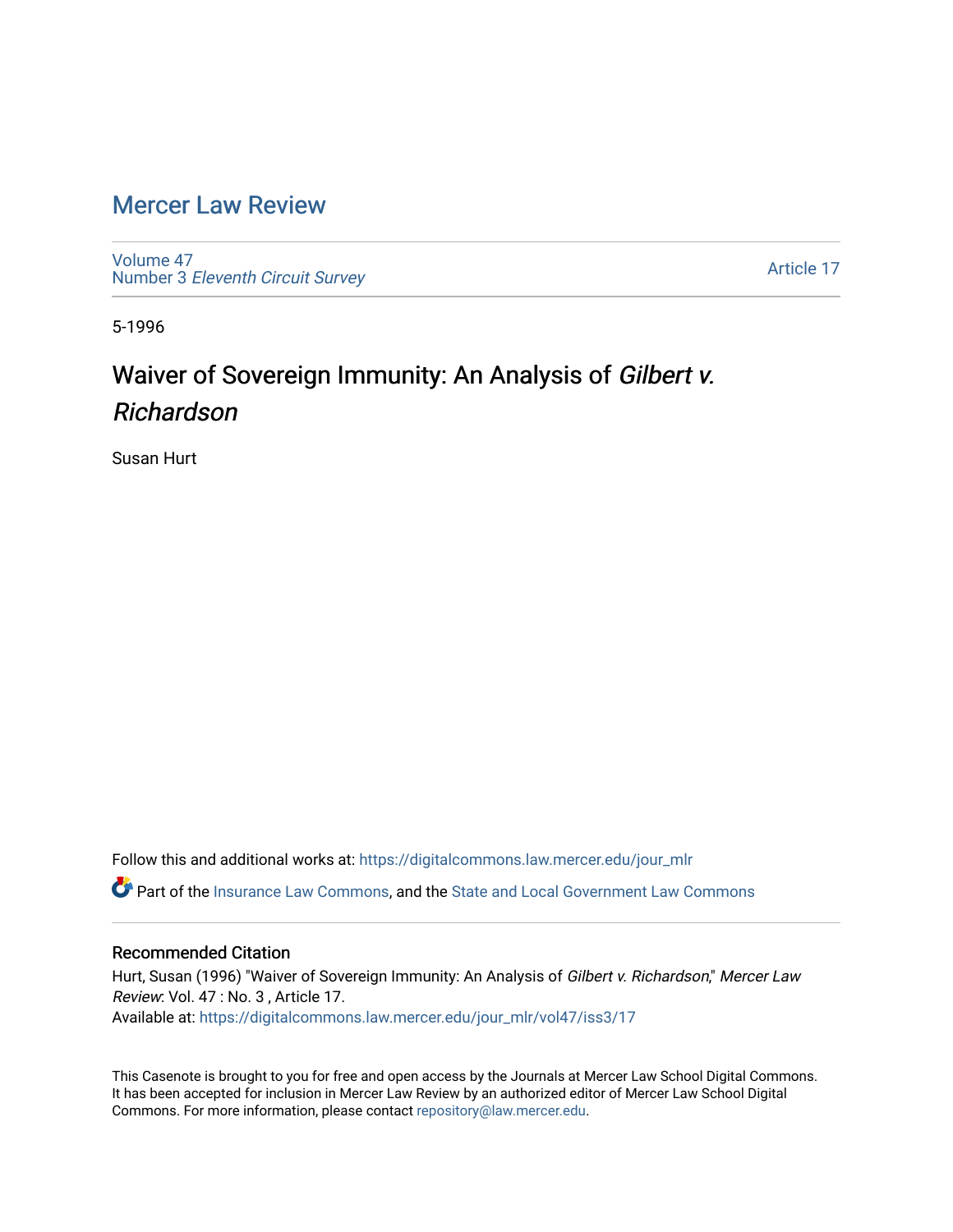## **Waiver of Sovereign Immunity: An Analysis of** *Gilbert v. Richardson*

In *Gilbert v. Richardson,'* the Georgia Supreme Court addressed the issue of whether a county waives its sovereign immunity **by** purchasing liability insurance.' On September **1, 1991,** Deputy Kathy Richardson responded to an emergency call and collided with Emma and Tommy Gilbert's vehicle. Both Gilberts were injured. The Gilberts brought suit against the Walker County Sheriff's Department, the sheriff, and a deputy sheriff. Plaintiffs alleged that Sheriff Millard, as the employer of the deputy sheriff, was liable for the acts of the deputy while she was acting within the course of her employment.<sup>3</sup> Walker County's Georgia Interlocal Risk Management Association ("GIRMA") coverage agreement protected the county against motor vehicle liability.<sup>4</sup> Through GIRMA, participating counties jointly purchase general liability, motor vehicle liability, or property damage insurance.<sup>5</sup> The trial court granted Richardson's and Millard's motion for summary judgment. The court held that Walker County's participation in GIRMA did not waive the sheriff's sovereign immunity or the deputy sheriff's official immunity.6 The court of appeals affirmed.<sup>7</sup> The Georgia Supreme Court granted certiorari to determine if the doctrines of sovereign and official immunity barred the action against two Walker County officials.<sup>8</sup> The court held that official immunity barred the claims against Deputy Richardson but that the county and Sheriff Millard were liable to the extent of insurance.<sup>9</sup>

- **1.** 264 Ga. 744, 452 **S.E.2d** 476 (1994).
- 2. *Id.* at 751, 452 **S.E.2d** at 481.
- **3.** *Id.* at 745, 452 **S.E.2d** at **478.**
- 4. *Id.* at **751** n.8, 452 **S.E.2d** at 482 n.8.
- **5.** *Id.* (citing **O.C.G.A.** § 36-85-2(a) **(1993)).**
- **6.** *Id.* at 745, 452 **S.E.2d** at **477.**
- **7.** *Id.* (citing Gilbert v. Richardson, 211 Ga. **App. 795,** 440 **S.E.2d** 684 (1994)).
- **8.** *Id.* at 744, 452 **S.E.2d** at **478.**
- **9.** *Id.* at **752-53,** 452 **S.E.2d** at **482-83.**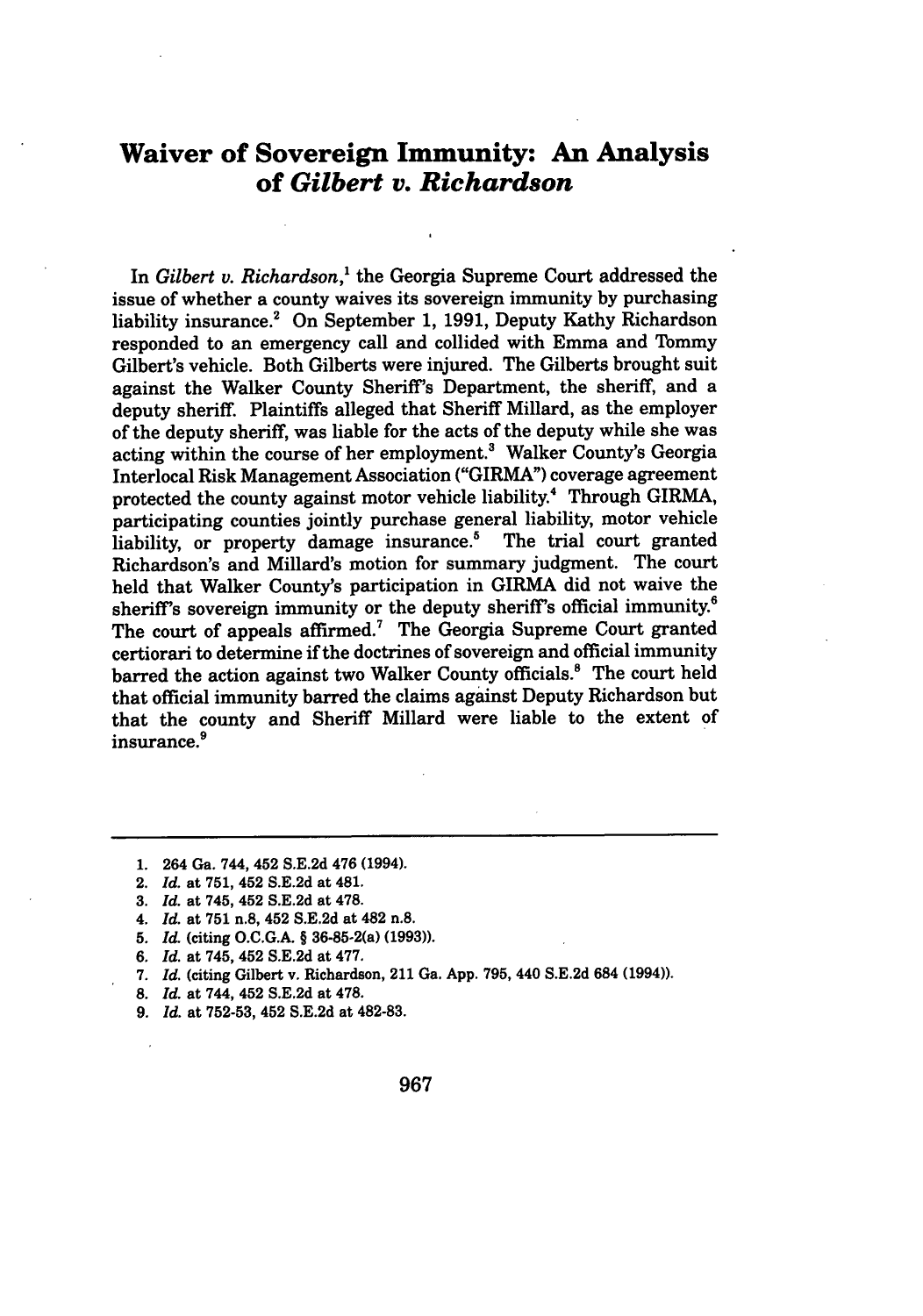At the time of the American Revolution, sovereign immunity was a well-established doctrine in England's common law.<sup>10</sup> By an act of the General Assembly on February **25,** 1784, Georgia adopted England's common law, including its doctrine of sovereign immunity." A 1974 amendment to the Georgia Constitution authorized the General Assembly to create a state court of claims to exercise jurisdiction over personal injury or property damage claims against the State of Georgia.<sup>12</sup> The provision for a state court of claims did not constitute a waiver of sovereign immunity; therefore, the doctrine of sovereign immunity continued to protect the state and its entities.<sup>13</sup> In the 1980 case fof *Hennessy v. Webb*,<sup>14</sup> the court held there was no question that sovereign immunity extended to the governmental unity itself: "The issue in this case was whether this immunity extended to an agent of the board' carrying out its duties to provide public education by exercising custody and control over the school premises.<sup>"15</sup> In *Hennessy* a student slipped on a rug; the school principal was allegedly negligent for allowing a rug and mat to be in front of the door.<sup>16</sup> The court upheld the common law rule that the nature of the public officials' acts determine whether an official is personally liable.<sup>17</sup> The court explained that officials, "invested with discretion and **...** empowered to exercise [their] judgment" to perform their duties, are immune from liability provided the officers acted within the scope of their authority and "without willfulness, malice, or corruption."<sup>18</sup> However, public officials are not immune when they fail to perform purely ministerial duties required by law.<sup>19</sup> According to the facts, "[d]efendant [was] alleged to have allowed a condition to exist which he knew or should

14. 245 Ga. **329,** 264 **S.E.2d 878 (1980).**

17. *Id.* at **329,** 452 S.E.2d at **878.**

18. *Id.* at **331,** 452 S.E.2d at **880.** *See* Vickers v. Motte, 109 Ga. App. **615,** 618, **137** S.E.2d 77, **79** (1964) (Board of education was not liable for selecting a dangerous school **bus** route because the decision was a governmental act).

**19.** 245 Ga. at **331,** 452 **S.E.2d** at **880.**

<sup>10.</sup> Crowder v. Department of State Parks, **228** Ga. 436, 439, **185** S.E.2d **908, 911 (1971).**

<sup>11.</sup> *Id.*

**<sup>12.</sup>** 264 Ga. at 745, 452 **S.E.2d** at **478** (citing **1973** Ga. Laws 1489).

**<sup>13. 1973</sup>** Ga. Laws at 1490. "Nothing contained herein shall constitute a waiver of the immunity of the state from suit, but such sovereign immunity is expressly reserved except to the extent of any waiver of immunity provided in this Constitution and such waiver or qualification of immunity as is now or may hereafter be provided **by** act of the General Assembly." **1973** Ga. Laws 1489-90. The amendment was ratified in the 1974 General Election. 264 Ga. at 746 n.2, 452 **S.E.2d** at **478** n.2.

**<sup>15.</sup>** *Id.* at **331,** 264 **S.E.2d** at **879.**

**<sup>16.</sup>** *Id.*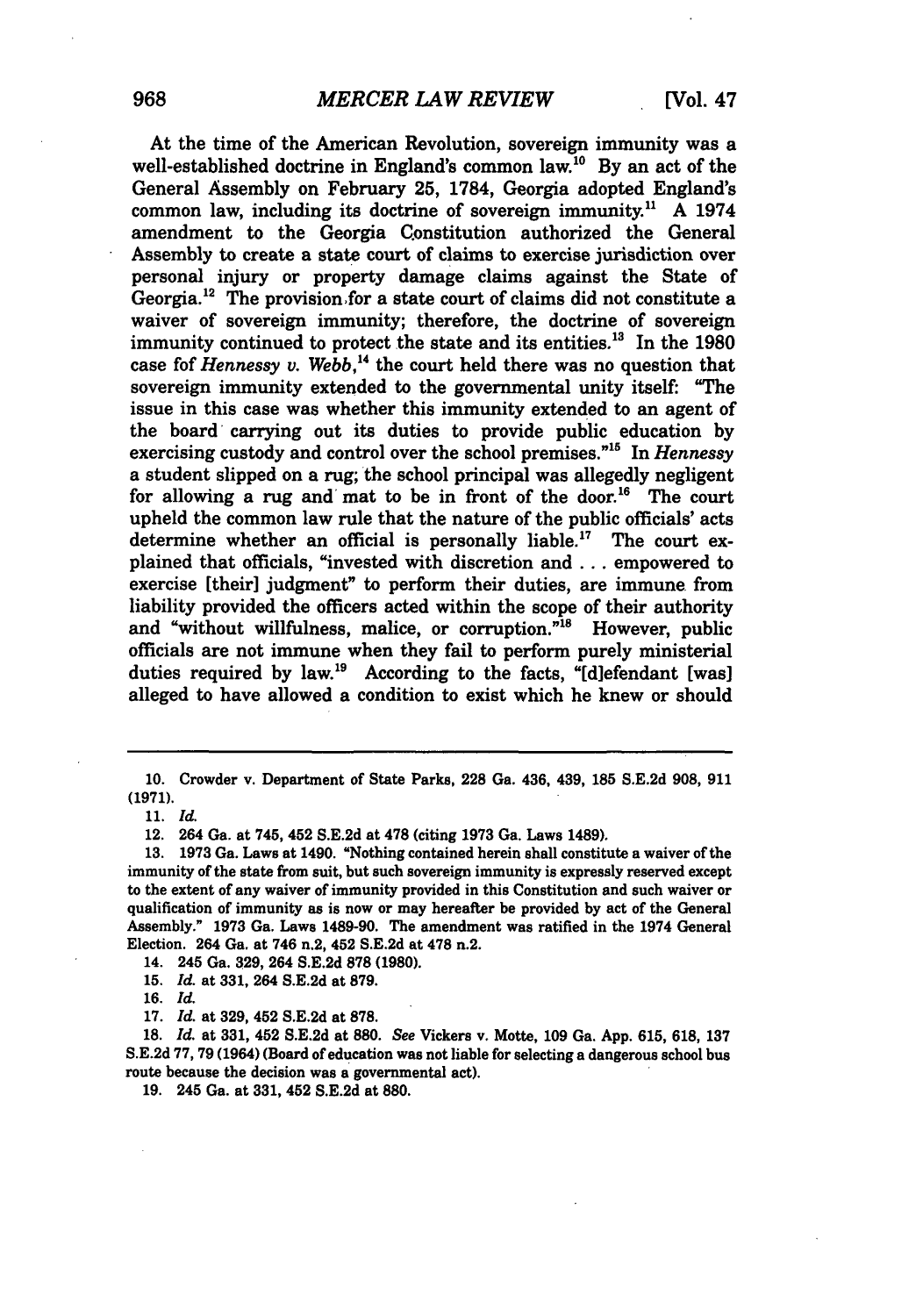have known was hazardous. **This...** is an allegation that he negligently exercised his authorized discretion."<sup>20</sup> Plaintiffs did not allege the defendant acted wilfully or outside the scope of his authority.<sup>21</sup> Therefore, the court held that the board of education and the school principal were protected from liability under the doctrine of governmental immunity.<sup>22</sup> The General Assembly finally modified sovereign immunity in 1982.<sup>23</sup> Under the constitutional amendment, the state and the departments and agencies of the state waive sovereign immunity to the extent of liability insurance.24 ' In *Martin v. Georgia Department of Public Safety,25* the supreme court construed the amendment and held that the police department and its officers were liable to the extent of liability insurance.<sup>26</sup> The insurance waived the officers' official immunity and the police department's sovereign immunity against vicarious liability for the acts of its employees.<sup>27</sup> In 1987, the General Assembly proposed another amendment "provid[ing] for the purchase of liability insurance protection for state officers and employees to protect them from personal liability arising from the performance of the duties of their office or employment ... [without] waiv[ing] the defense of sovereign immunity or the defense of official immunity."<sup>28</sup> Voters defeated the amendment; thus, state officers and employees could not assert their official immunity against claims that were covered under liability insurance.<sup>29</sup> In 1990, voters ratified an amendment that vested the General Assembly with the exclusive right to waive sovereign immunity by an act specifically providing for waiver and the extent of

Sovereign immunity extends to the state and all of its departments and agencies .... Also the defense of sovereign immunity is waived as to those actions for the recovery of damages for any claim against the state or any of its departments and agencies for which liability insurance protection for such claims has been provided but only to the extent of any liability insurance provided. Moreover, the sovereign immunity of the state or any of its departments and agencies may hereafter be waived further by Act of the General Assembly which specifically provides that sovereign immunity is hereby waived and the extent of the waiver.

**29. 1988** Ga. Laws 2121, 2128.

<sup>20.</sup> *Id.* at 332, 452 S.E.2d at **880.**

<sup>21.</sup> *Id.*

<sup>22.</sup> *Id.,* 452 S.E.2d at **881.**

**<sup>23.</sup> GA. CONST.** art. I, § 2, para. **9** editor's note **(1983).** The amendment was proposed at **1982** Ga. Laws 2546 and ratified that same year:

**<sup>1982</sup>** Ga. Laws 2546.

<sup>24.</sup> **GA.** CONsT. art. I, **§** 2, para. **9** editor's note **(1983).**

**<sup>25. 257</sup>** Ga. 300, 357 S.E.2d **569 (1987),** *cert. denied,* 484 **U.S. 998 (1988).**

**<sup>26. 257</sup>** Ga. at 301, **357** S.E.2d at 571.

**<sup>27.</sup>** *Id.* at 303, **357** S.E.2d at 572.

**<sup>28.</sup> GA.** CONST. art. I, § 2, para. **9.** The amendmeht was defeated in the November **8, 1988** general election. **1988 Ga.** Laws 2121, 2128.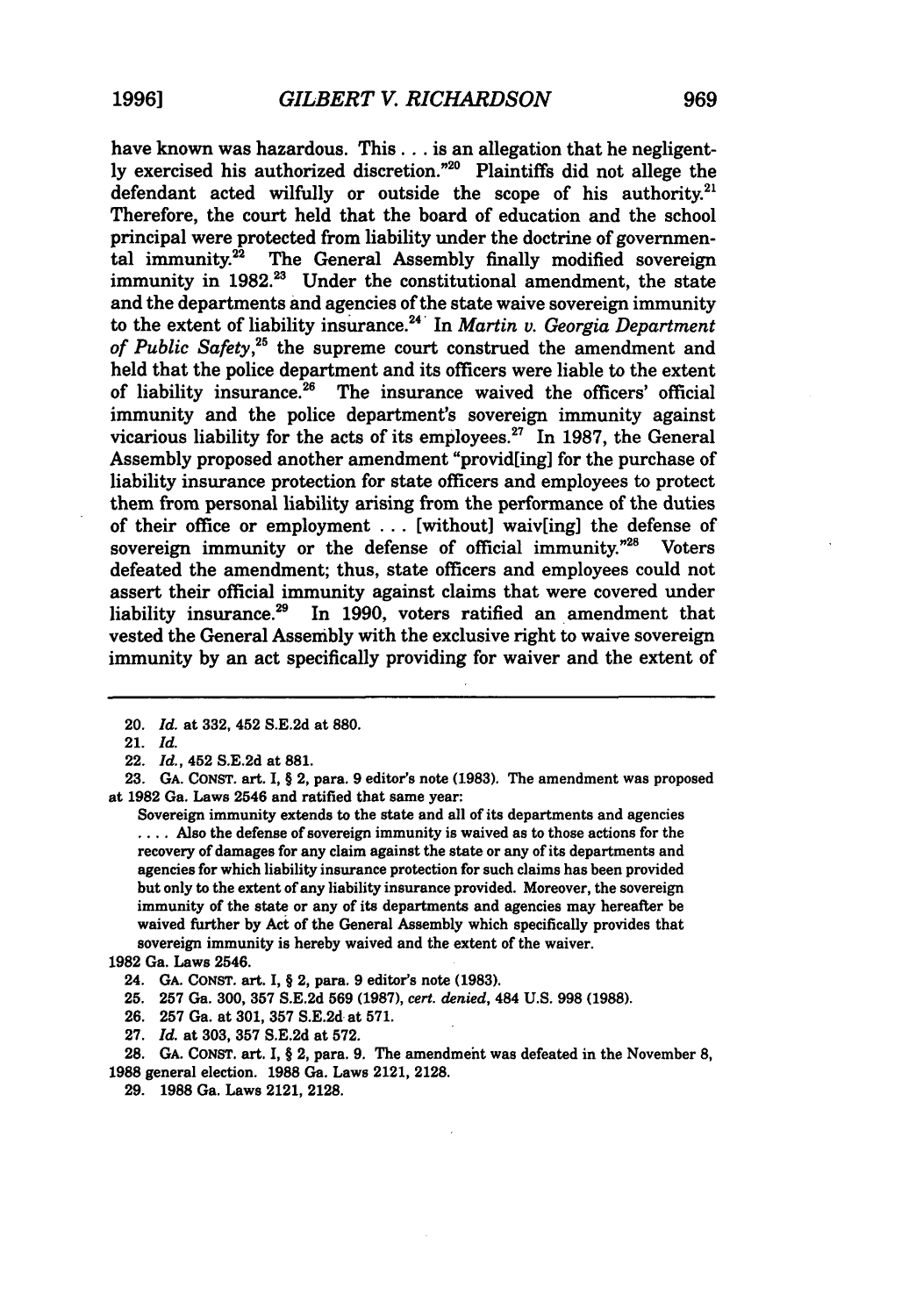such waiver.<sup>30</sup> The General Assembly exercised its right and waived the state's sovereign immunity against the tort actions specified in the Georgia Torts Claim Act.<sup>31</sup> The Act lists twelve exceptions to state liability.<sup>32</sup> Among these exceptions, the state shall not be liable for the acts or omissions of its employees while performing discretionary functions.<sup>33</sup> The Act contains a detailed statement of legislative The Act contains a detailed statement of legislative intent.<sup>34</sup> The General Assembly explained that, unlike private entrepreneurs who voluntarily engage in activities, the state must provide certain services to the public.<sup>35</sup> Consequently, the state involuntarily faces certain liability exposures.<sup>36</sup> The General Assembly further explained that "state officers and employees [must] be free to act and to make decisions, in good faith, without fear of thereby exposing themselves to lawsuits and without fear of the loss of their personal assets."37 Therefore, sovereign immunity was the general rule and state liability became a limited exception.

In *Gilbert v. Richardson*,<sup>38</sup> the supreme court affirmed the trial court's ruling that official immunity barred all claims against Deputy Richardson, but the court reversed the trial court's ruling that sovereign immunity barred claims against the sheriff.<sup>39</sup> The court explained that official immunity protects governmental officers and employees.40 The court interpreted the **1991** amendment to provide governmental officers and employees with immunity from personal liability when they negligently perform discretionary acts.<sup>41</sup> Such employees work in positions that require them to make policy decisions or exercise discretion.<sup>42</sup> The employees are not, however, immune from "ministerial [nondiscretionary] acts negligently performed or for ministerial or

34. **O.C.G.A.** § **50-21-22** (1994).

**38.** 264 Ga. 744, 452 **S.E.2d** 476.

**39.** *Id.* at **748,** 452 **S.E.2d** at 480 (with all justices concurring, except Hunt, **C.J.,** who concurred in judgment only).

40. *Id.* at **749-50,** 452 **S.E.2d** at 481.

**<sup>30.</sup> GA. CONST.** art. **I,** § 2, para. **9 (1990** Ga. Laws 2435, § **1).**

**<sup>31.</sup> O.C.G.A.** § **50-21-21 (1991).**

**<sup>32.</sup>** *Id.* § 50-21-24.

**<sup>33.</sup>** *Id.* § 50-21-24(2) (1994). **'The** state shall have no liability for losses resulting from **..** (2) [tjhe exercise or performance of or the failure to exercise or perform a discretionary function or duty on the part of a state officer or employee, whether or not the discretion involved is abused." *Id.*

**<sup>35.</sup>** *Id.*

**<sup>36.</sup>** *Id.*

**<sup>37.</sup>** *Id.*

<sup>41.</sup> *Id.* at **752,** 452 **S.E.2d** at 483.

<sup>42.</sup> *Id.*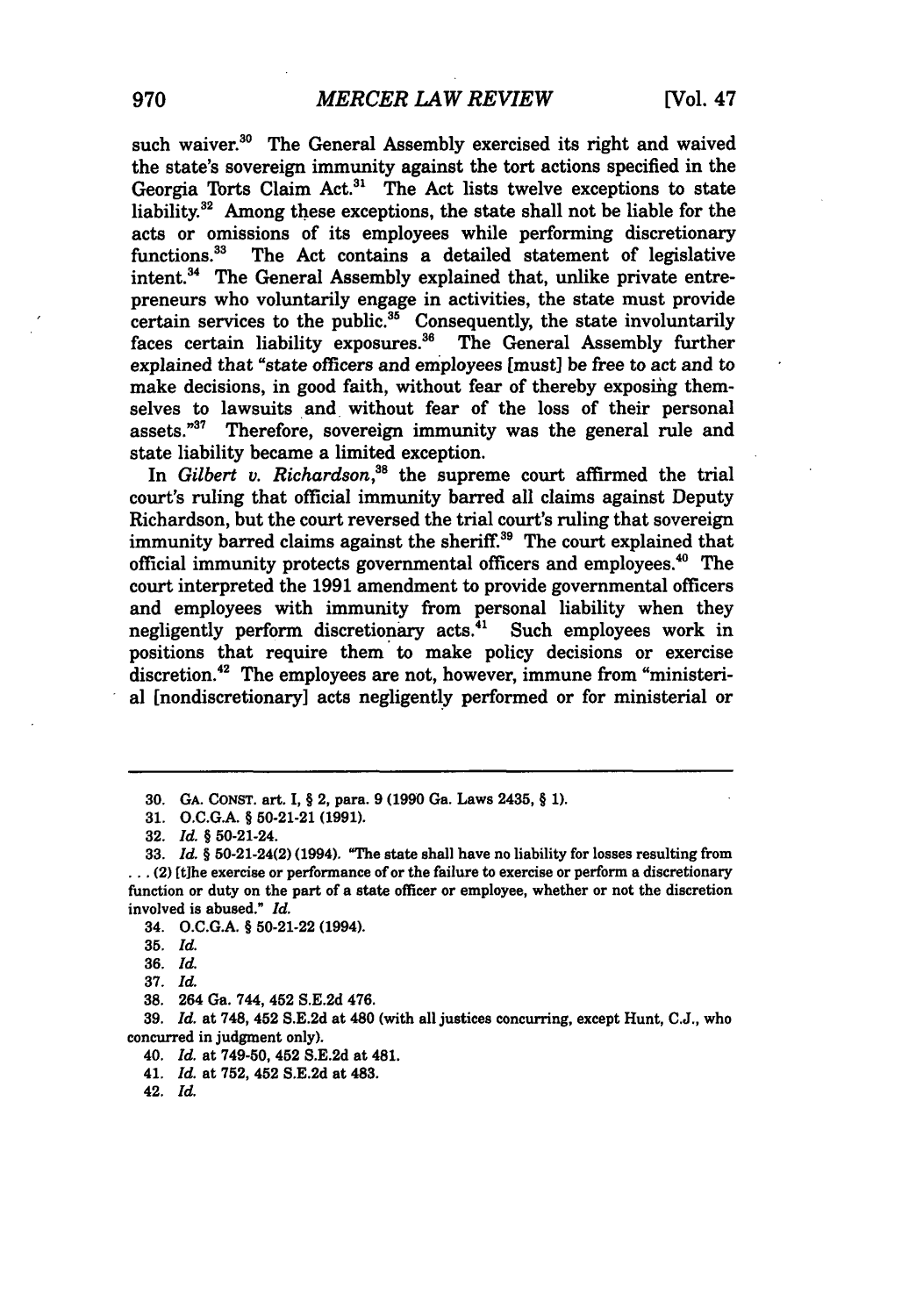discretionary acts performed with malice or an intent to injure."<sup>43</sup> The court concluded that Deputy Richardson was exercising a discretionary function when she responded to the emergency call and, therefore, was immune from liability.<sup>44</sup> Thus, the court interpreted the 1991 amendment to subject "state officers and employees and those of its departments and agencies **...** to suit only when they negligently perform or fail to perform their 'ministerial functions' or when they act with actual malice or intent to cause injury in the performance of their 'official functions."'45 The court found that the **1991** amendment also granted sovereign immunity to counties.<sup>46</sup> The court explained that the 1983 amendment had effectively granted sovereign immunity to counties, as departments or agencies of the state; thus, the virtually identical language in the **1991** amendment continued to extend sovereign immunity to counties.<sup>47</sup> However, Walker County waived its sovereign immunity to the extent of liability insurance.<sup>48</sup> Sheriff Millard argued that the insurance did not waive the county's sovereign immunity; he contended that the Georgia Tort Claims Act was the exclusive way for the General Assembly to waive sovereign immunity.<sup>49</sup> The court rejected this argument and held that the language of the amendment did not restrict the General Assembly's authority to waive sovereign immunity by other means.<sup>50</sup> The court agreed with the court in *Curtis v. Board of Regents51* that the legislature enacted the **1991** amendment and the Georgia Tort Claims Act to "redefine the terms of the state's waiver of sovereign immunity, rather than withdraw the existing waiver."<sup>52</sup> The court found that a prior act which waived a county's "governmental immunity" to the extent of motor vehicle insurance remained effective after the passage of the **1991** amendment. 53 Thus, the sovereign immunity of the state and its departments and agencies can only be waived **by** an act of the General Assembly, but waiver is

43. *Id.* at **753,** 452 **S.E.2d** at 483.

45. *Id* at **752-53,** 452 **S.E.2d** at 483. Official functions are acts "performed within the officer's or employee's scope of authority, including both ministerial and discretionary acts." *Id* at **753,** 452 **S.E.2d** at 483.

**52.** *1d.* (citing Curtis v. Board of Regents, **262** Ga. **226, 227-28,** 416 **S.E.2d 510, 512 (1992)).**

<sup>44.</sup> *Id.*

<sup>46.</sup> *Id.* at **747,** 452 **S.E.2d** at 479.

<sup>47.</sup> *Id.* at 747-48, 452 **S.E.2d** at **479-80.**

<sup>48.</sup> *Id.* at 754, 452 **S.E.2d** at 484.

<sup>49.</sup> *Id.* at **747,** 452 **S.E.2d** at 479.

**<sup>50.</sup>** *Id.* at **748,** 452 **S.E.2d** at 480.

**<sup>51. 262</sup> Ga. 226,** 416 **S.E.2d 510 (1992).**

**<sup>53.</sup>** 264 Ga. at **748** n.6, 452 **S.E.2d** at 480 n.56.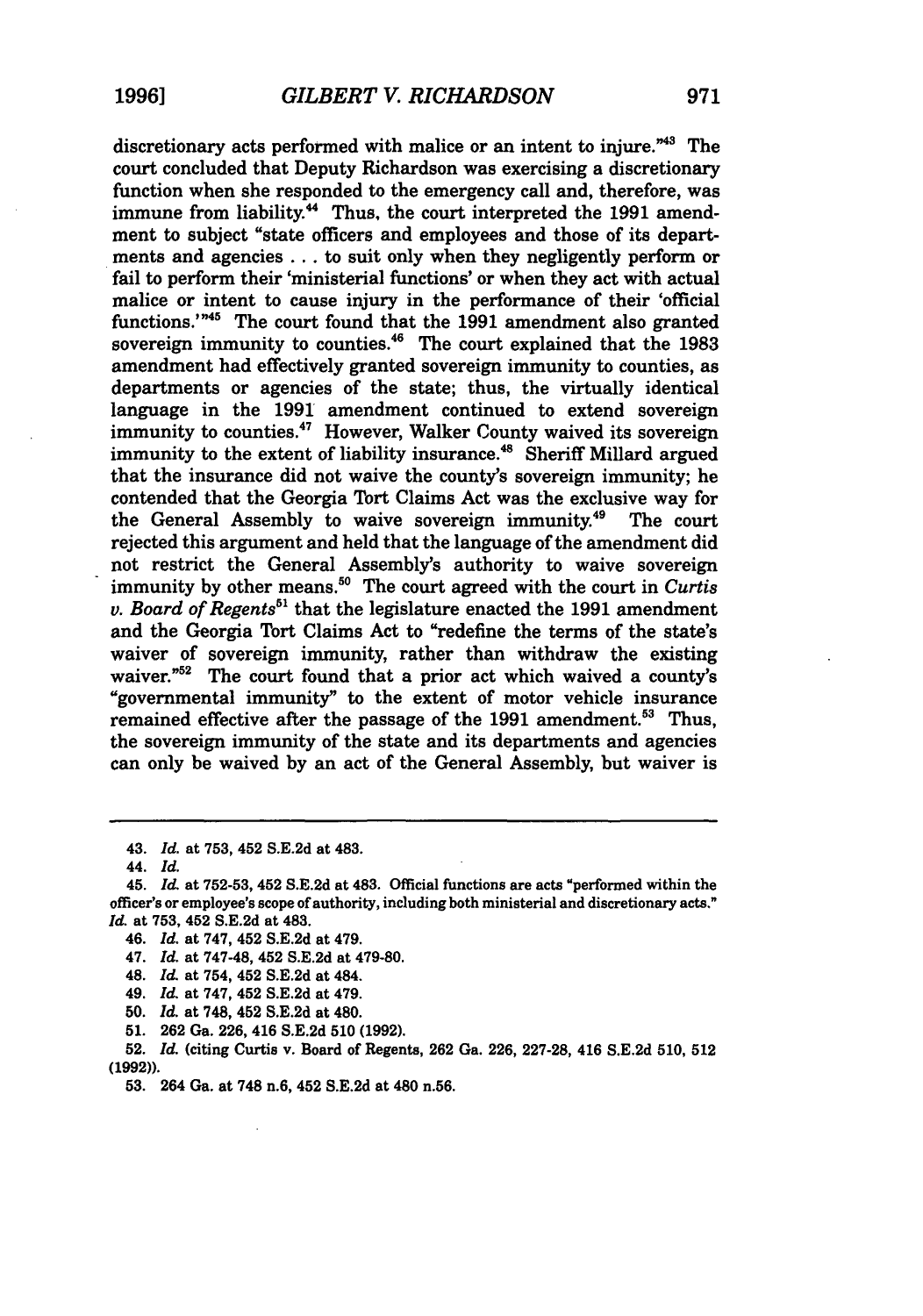achieved **by** any act which specifically provides that sovereign immunity is thereby waived and the extent of such waiver.<sup>54</sup> The court explained that section **33-24-51(b)** "provides both a waiver of sovereign immunity **[by** motor vehicle insurance] and the extent of such waiver and is, therefore, a legislative act waiving sovereign immunity as contemplated **by** the **1991** amendment."5 Accordingly, the county's purchase of insurance waived sovereign immunity.<sup>56</sup> The court carefully explained that the county's insurance waived only governmental immunity, which is "synonymous with sovereign immunity and not an umbrella term<br>encompassing both sovereign and official immunity."<sup>57</sup> The court encompassing both sovereign and official immunity. $^{57}$ approved the numerous cases that have used the term "governmental immunity" as a synonym for "sovereign immunity."<sup>58</sup> Therefore, the insurance coverage did not waive the official immunity that barred the claims against Deputy Richardson, but the insurance did waive the county and the sheriff's sovereign immunity to the extent of insurance.<sup>59</sup> The court ultimately held Sheriff Millard personally liable for the injuries sustained **by** the Gilberts.'

In *Woodard v. Laurens County*,<sup>61</sup> the court relied on its prior conclusion in *Gilbert* and again held that the **1991** constitutional amendment "provides no official immunity defense for ministerial acts negligently performed or for ministerial or discretionary acts performed with malice or an intent to injure. It, however, does provide immunity for the negligent performance of discretionary acts."62 In *Woodard,* appellants filed suit against "five county commissioners in their official capacities and two county employees in both their official and individual capacities.<sup> $m83$ </sup> Appellants alleged that the county employees negligently Appellants alleged that the county employees negligently inspected and maintained a stop sign that had become obscured **by** tree limbs. The county officers exercised discretion when they implemented

- **62.** *Id.* at 406, 456 **S.E.2d** at **583.**
- **63.** *Id.* at 404, 456 **S.E.2d** at **582.**

<sup>54.</sup> *Id.* at 747-48, 452 **S.E.2d** at **479-80.**

**<sup>55.</sup>** *Id.* **at 751,** 452 **S.E.2d** at **481-82.**

**<sup>56.</sup>** *Id.,* 452 **S.E.2d** at 481.

**<sup>57.</sup>** *Id.* **at 750, 452 S.E.2d** at 481.

**<sup>58.</sup>** *Id* **at** 749,452 **S.E.2d** at 480. *See* Hiers v. City of Barwick, **262** Ga. 129,414 **S.E.2d** 647 **(1992);** Thigpen v. McDuffle County Bd. of Educ., **255** Ga. **59, 335 S.E.2d** 112 **(1985);** Hennessy v. Webb, 245 Ga. **329,** 264 **S.E.2d 878 (1980);** Knowles v. Housing Auth. of Columbus, 212 Ga. **729, 95 S.E.2d 659 (1956);** Roberts v. Barwick, **187** Ga. **691, 1 S.E.2d 713 (1939);** Schmidt v. Adams, 211 **Ga. App. 156,** 438 **S.E.2d 659 (1993);** Culberson v. Fulton-DeKalb Hosp. Auth., 201 Ga. **App.** 347,411 **S.E.2d** 754 **(1991);** Dekalb County Sch. **Dist.** v. Bowden, **177** Ga. **App. 296, 339 S.E.2d 356 (1985).**

**<sup>59.</sup>** 264 Ga. at 754, 452 **S.E.2d** at 484.

**<sup>60.</sup>** *Id.*

**<sup>61. 265</sup>** Ga. 404, 456 **S.E.2d 581 (1995).**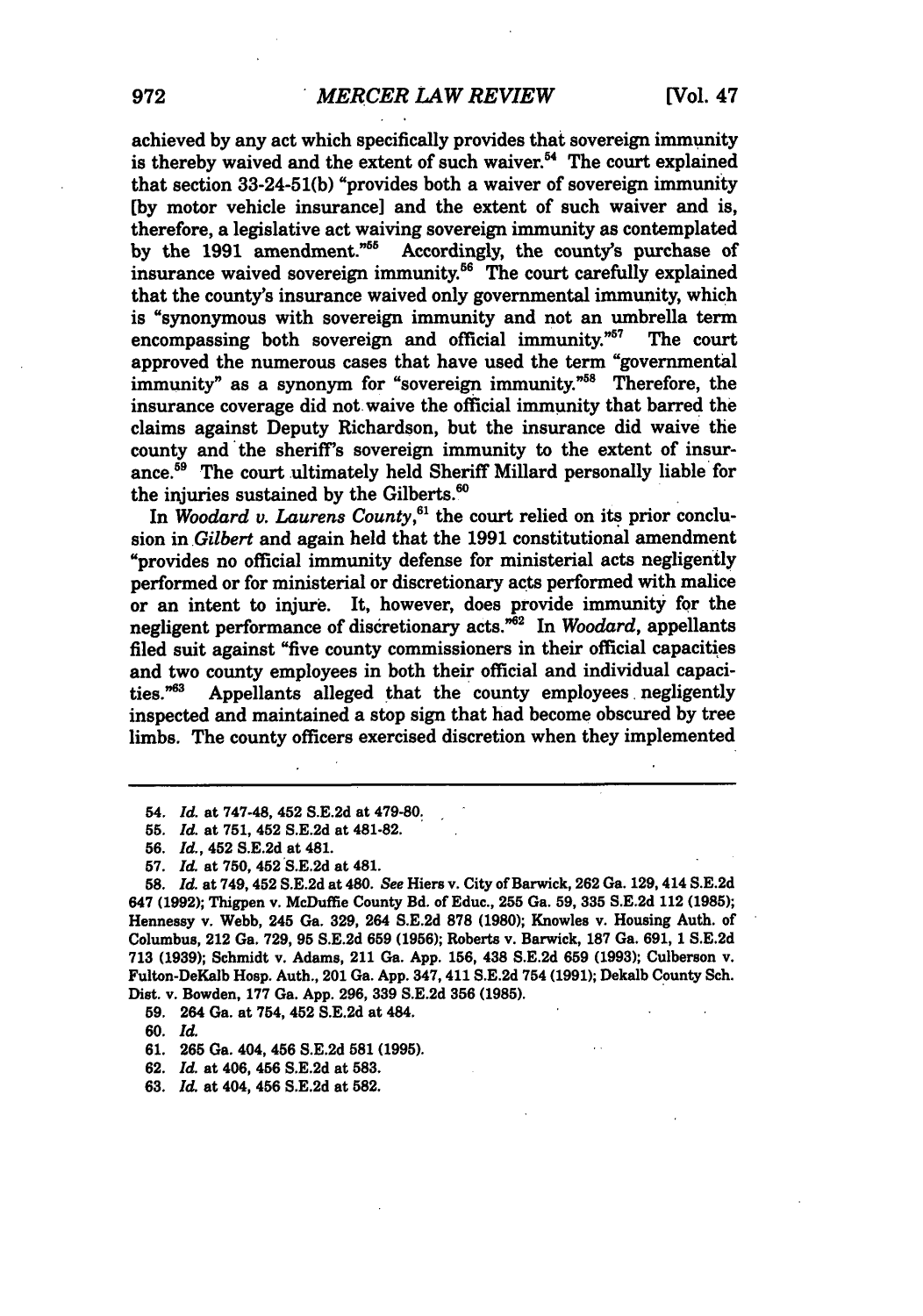inspection and maintenance procedures.<sup>64</sup> Official immunity barred claims against the officers unless their acts were "wilful, malicious, or corrupt.<sup>765</sup> Therefore, the officers were entitled to summary judgment.<sup>66</sup> Next, the court addressed sovereign immunity.<sup>67</sup> Following *Gilbert,* the issue of whether a county waived its sovereign immunity against any claim covered **by** liability insurance remained unsettled. The Georgia Supreme Court resolved this issue in *Woodard."* The court held that the statute waived **"[a]** county's sovereign immunity... but only 'to the extent of the amount of liability insurance purchased for the negligence of [county] officers, agents, servants, attorneys, or employees arising *from the use of a motor vehicle.' 69* Unlike *Gilbert,* liability of the county officers is "not predicated upon their alleged negligent use of an insured motor vehicle."70 Thus, sovereign immunity was a viable defense to appellants' claims.71 In *Woodard,* the court held that **O.C.G.A.** section **33-24-51(b)** waives a county's sovereign immunity to the extent of motor vehicle liability insurance.<sup>72</sup> The court explained that "because the liability of appellees [wals not predicated upon their alleged negligent use of an insured motor vehicle[,] **[lit** follows that **...** sovereign immunity has not been waived **by** the General Assembly and remains a viable defense to appellants' claims."<sup>73</sup> Although Laurens County had insurance, sovereign immunity protected the county against a claim that it negligently maintained an obscured stop sign.<sup>74</sup> Similarly, sovereign immunity will continue to protect counties and county employees against many claims that are covered **by** liability insurance. The court's interpretation of the **1991** amendment is consistent with the General Assembly's recognition that sovereign immunity should protect the state from certain liabilities because the state must provide certain services to the public and does not voluntarily assume these risks. The court's interpretation of the **1991** amendment is also consistent with the General Assembly's recognition that county

64. *Id.* at 407, 456 **S.E.2d** at 584.

*65. Id.*

**66.** *Id.*

**67.** *I&* at 405, 456 **S.E.2d** at **582.**

**68.** *Id.*

**69.** *Id.,* **456 S.E.2d** at **582-83** (quoting *Gilbert,* 264 Ga. at 749, 452 **S.E.2d** at 480) (emphasis in original).

**70.** *Id.,* 456 **S.E.2d** at **583.**

**71.** *Id.*

**72.** *Id.,* 456 **S.E.2d** at **582.**

**73.** *Id.,* 456 **S.E.2d** at **583.**

74. *Id.,* 456 **S.E.2d** at **582-83.**